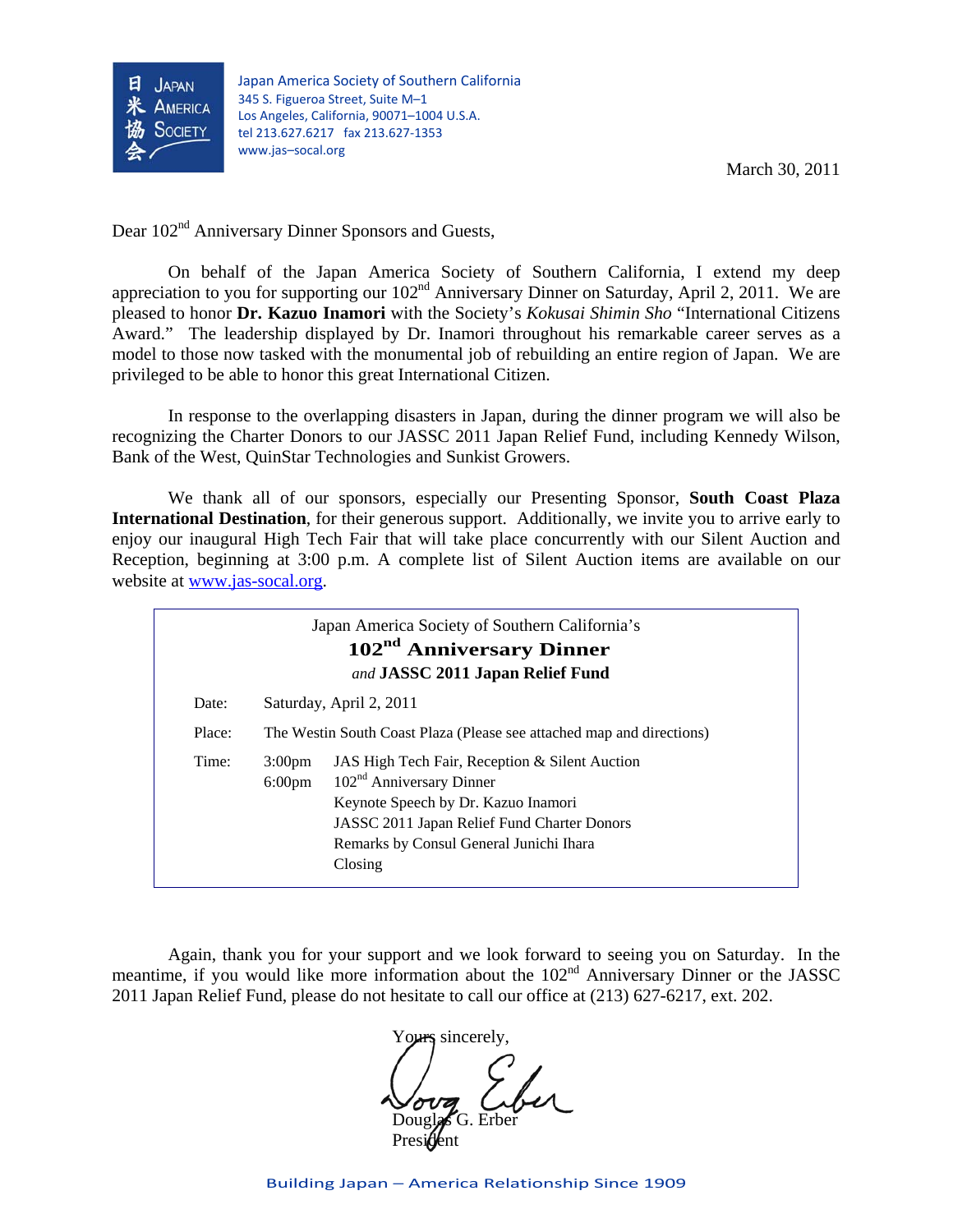

Japan America Society of Southern California 345 S. Figueroa Street, Suite M–1 Los Angeles, California, 90071–1004 U.S.A. tel 213.627.6217 fax 213.627-1353 www.jas–socal.org Î

## Japan America Society of Southern California 102nd Anniversary Dinner & JASSC 2011 Japan Relief Fund **GUEST INFORMATION**

### **Date and Schedule:**

Saturday, April 2, 2011

3:00pm JAS High Tech Fair, Reception & Silent Auction

 6:00pm 102nd Anniversary Dinner Keynote Speech by Dr. Kazuo Inamori JASSC 2011 Japan Relief Fund Charter Donors Remarks by Consul General Junichi Ihara Closing

#### **Attire:**

Business Attire

### **Parking:**

Parking for The Westin South Coast Plaza is accessible from Park Center Drive off of Anton Boulevard

Self Parking – \$8 per vehicle

Valet Parking – \$14 per vehicle

### **Check-In:**

Please check in at the registration area by your last name

### **Location:**

The Westin South Coast Plaza 686 Anton Boulevard, Costa Mesa, CA 92626 <http://www.westinsouthcoastplaza.com/>

*Please see the following map and directions* 

If you need assistance with directions on the date of the Anniversary Dinner, please call the hotel at (714) 540-2500

Building Japan – America Relationship Since 1909